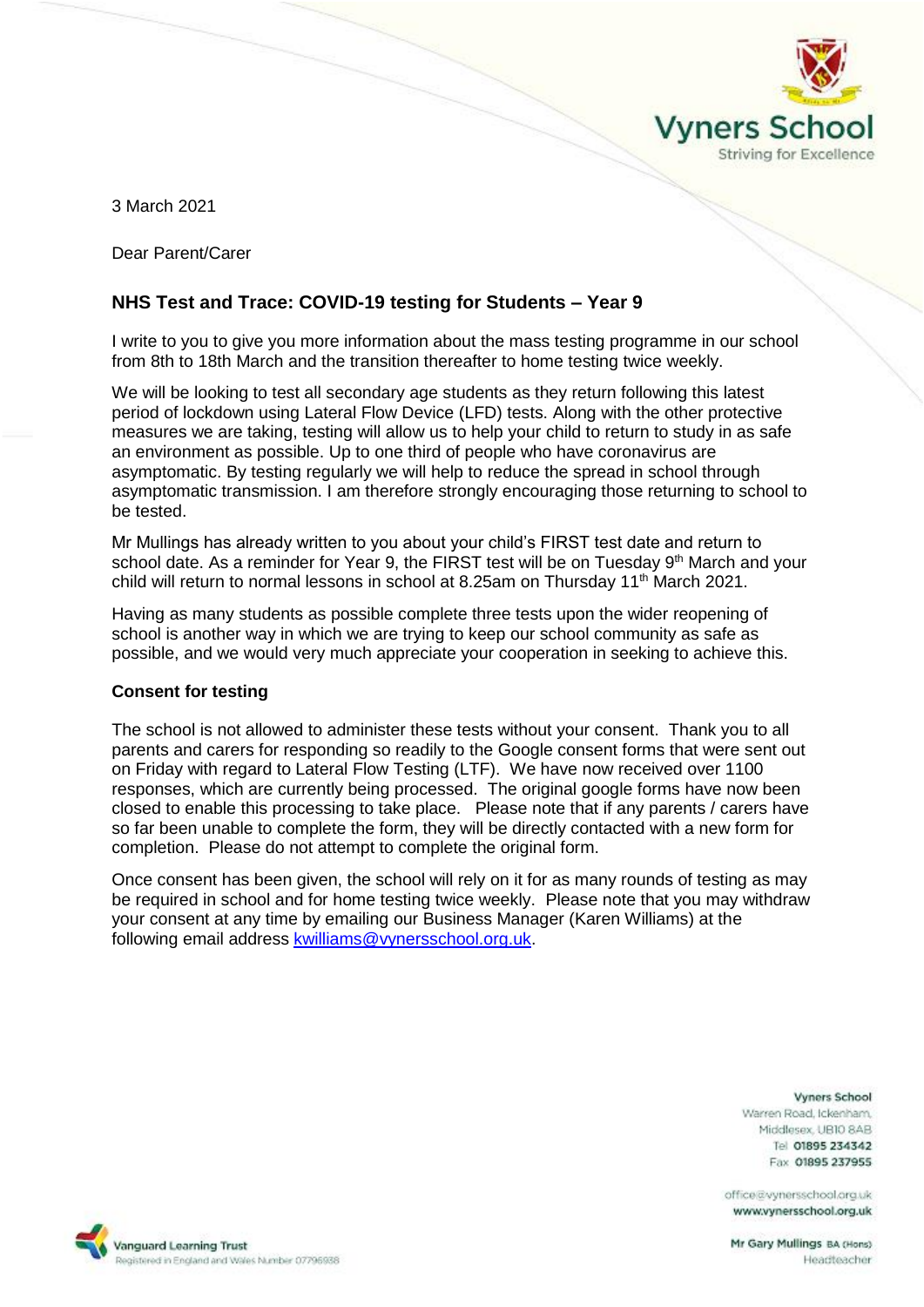## **Plan for mass testing**

We will be looking to test all students as they return to school three times in the Sports Hall between Monday 8th and Thursday 18th March. The schedule for mass testing Year 9 is as follows:

| 9C & 9F | <b>Tuesday 9th March</b><br>14.00 - 9C<br>14.30 - 9F<br>Friday 12th March *<br>$13:25 - 9C$<br>14.10 - 9F<br>Wednesday 17th March *<br>13:25 - 9C<br>14.10 - 9F |
|---------|-----------------------------------------------------------------------------------------------------------------------------------------------------------------|
| 9G & 9H | Monday 8th March<br>14.00 - 9G<br>14.30 - 9H<br>Thursday 11th March *<br>13:55 - 9H<br>14.15 - 9G<br>Tuesday 16th March *<br>$13:55 - 9H$<br>$14.15 - 9G$       |
| 9M & 9W | Wednesday 10th March<br>14.00 - 9M<br>$14.30 - 9W$<br>Monday 15th March *<br>13:25 - 9M<br>$14.10 - 9W$<br>Thursday 18th March *<br>13:25 - 9M<br>14.10 - 9W    |

\* Children will be tested as part of their regular school day on these days

You will notice that your child will come for their three tests with their tutor group. To assist with the smooth running of mass testing, please could you get your child to write their three test times in their school planner now.

## **Testing using lateral flow device (LFD) tests**

LFD tests have been widely and successfully used to detect COVID-19 in asymptomatic individuals. No test is perfect, but the speed and convenience of LFD tests supports detection of the virus in asymptomatic individuals who would not otherwise be tested. They are clinically approved and are crucial in the fight against the virus. As the tests are more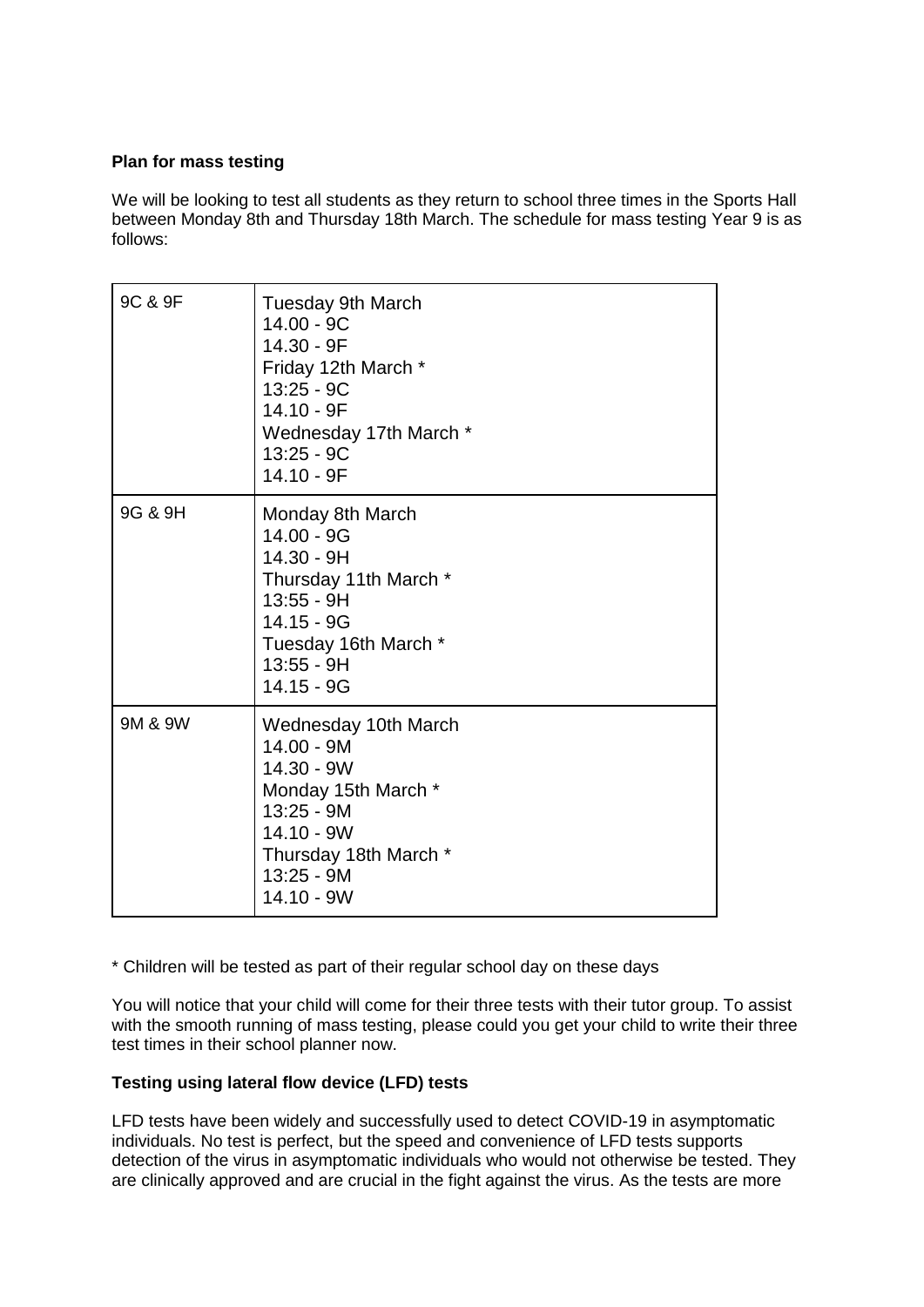sensitive with higher viral loads, there is a risk of returning a negative result when viral loads are low (for example, in the early stages of infection). This is why Public Health England recommends two LFD tests 3 to 5 days apart (or 3 to 4 days for home testing), to enhance detection by picking up any cases which were not detected during the first test and to catch any new infections.

If you test positive using an LFD, it is likely that you are infectious at that moment, whereas people testing positive on a polymerase chain reaction (PCR) or lab-processed test could be in the less infectious early or late stages of disease. This means that by using the lateral flow test we can identify people with a high viral load who are the most likely to spread the virus further.

**Please note, a negative result on a Lateral Flow Device does not mean that your child does not have Covid-19, it merely indicates that at the time you took the test, no viral load was detected. Therefore, behaviours must not change as a result of Lateral Flow Testing. Even if your child receives three negative test results upon return to school, your child must still behave as if they have the virus. Testing is only one component of reducing risk of transmission in our school community. Other measures of hand washing/sanitising, wearing of face masks and social distancing (where possible) must still be adhered to.**

#### **How the tests work**

Those taking their first three tests in school will be supervised by trained staff and volunteers. The lateral flow tests are quick and easy to undertake, using a swab of the nose and throat. Mr Cahill has created these [Slides](https://docs.google.com/presentation/d/1gz1t-rqJkTcXn6FmRusH9uKAaRId2x0yOQJAcbk5ymU/edit?usp=sharing) and a Loom video (see link on Slide 1) to guide your child through the testing process. It is vital that your child reads the Slides and watches the Loom video before attending their first test.

Results (which take around half an hour from testing) can be obtained by completing the registration process. The student will also receive a text notification of a positive or negative result from the online NHS system. The school will only inform the student of a positive or invalid test result. The school will not be informing students of negative results.

#### **Registering test results**

It is very important that you register your child's test to enable NHS Test and Trace to monitor the spread and prevalence of the virus in our communities.

You register tests at this link: [https://test-for-coronavirus.service.gov.uk/register-kit/register](https://test-for-coronavirus.service.gov.uk/register-kit/register-rapid-test)[rapid-test](https://test-for-coronavirus.service.gov.uk/register-kit/register-rapid-test)

Your child will receive a **registration card and unique barcode** each time they have a test. They will need this to hand when they register their test. Registration can be done any time **up to 24 hours after a test** and takes between 5-10 minutes; we would encourage you to supervise your child when they do this for the first time. Please note that children over the age of 13 can set up an account for repeat tests to save them having to re-enter all their details; this means all they will need is to log in, submit their unique barcode and answer some simple questions. For children aged 12 years and under, they will need to complete the registration process in full for each lateral flow test. Your child has been given a [Loom](https://www.loom.com/share/aea42cd2f9124e51b03fe8972f9a3583)  [video](https://www.loom.com/share/aea42cd2f9124e51b03fe8972f9a3583) and [Google Slides](https://docs.google.com/presentation/d/11chsOQ94u8ECZV-K7yZ9nf1DvangLK9Y0KLWEpb9z-A/edit?usp=sharing) walking them through the registration process (click on the hyperlinks to view them yourself).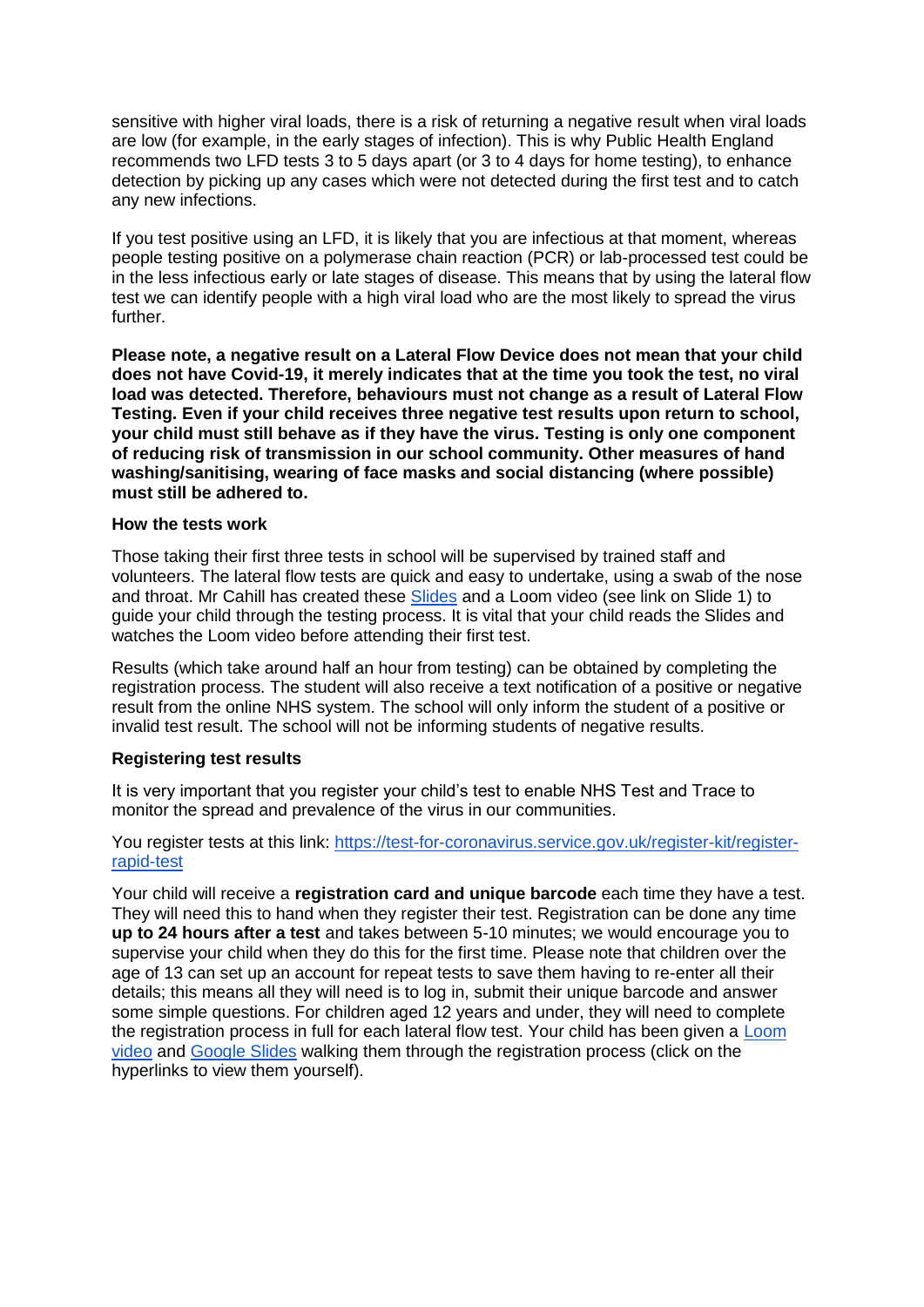## **Transition to home testing kits**

Those taking the three initial tests in school will have home test kits given to them when they come for their third test in the Sports Hall. Students will have to sign the 'Test Kit Log' to acknowledge receipt. Students will need to sign for their home test kit and record the 'LOT' number on the box of their test kit against their name. There will be two registration assistants on hand in the Sports Hall to take these details down and to hand out the kits. Once your child has collected their home test kit, you will be consenting to your child conducting these tests, registering their results and informing the school of any positive or repeat invalid results.

Students should complete their fourth test at home by the end of w/c 15th March. Thereafter, students should aim to test themselves in the morning before coming to school twice a week 3-4 days apart; for example on a Monday and a Thursday morning.

The LFDs supplied do not require laboratory processing and can provide a quick result in around 30 minutes. Comprehensive guidance on self-testing is contained in the 'Instructions for Use' leaflet, which comes with the test kit. There is also a useful video to show you how to administer the test [here.](https://www.youtube.com/playlist?list=PLvaBZskxS7tzQYlVg7lwH5uxAD9UrSzGJ)

Your child will need to report their result to NHS Test and Trace as soon as the test is completed either online [here](https://www.gov.uk/report-covid19-result) or by telephone as per the instructions in the home test kit. Tests are free of charge and will be provided by the school. It is important that tests assigned to you are not used by anyone else.

From Monday, 22 March onwards, we will continue to run a small testing site at school in the old SEN office so that students who are unable physically to test themselves at home will be able to be tested regularly. This small test site will be open on Mondays and Thursdays only from 7:45-8:45am.

## **What if my child tests positive?**

If a student tests positive on a lateral flow device **in the test site at school**, they will need to self-isolate for 10 days and follow the guidance from NHS Test and Trace. There is **no requirement** to book a PCR confirmatory test.

If your child tests positive on a lateral flow device **at home with a self testing kit**, please inform us straight away by emailing Mrs Foster [\(afoster@vynersschool.org.uk\)](mailto:afoster@vynersschool.org.uk) and Mrs Bashford-Hynes [\(ehynes@vynersschool.org.uk\)](mailto:ehynes@vynersschool.org.uk). They will need to self-isolate for 10 days and follow the guidance from NHS Test and Trace. They **will also need to book** a PCR confirmatory test. If that PCR test is negative, self-isolation will stop and your child will be allowed back to school immediately along with all their close contacts.

The reason for this difference is that the test site at school is a clinical environment in which students are supervised by trained staff. This is not the case while self-testing at home.

If your child gets a void result, they should complete a second LFT test. If they get a second void result, you should book a PCR test for them (there is no need to self isolate unless you have Covid symptoms) and report this issue to Neill Cahill, the Covid Coordinator [\(ncahill@vynersschool.org.uk\)](mailto:ncahill@vynersschool.org.uk)